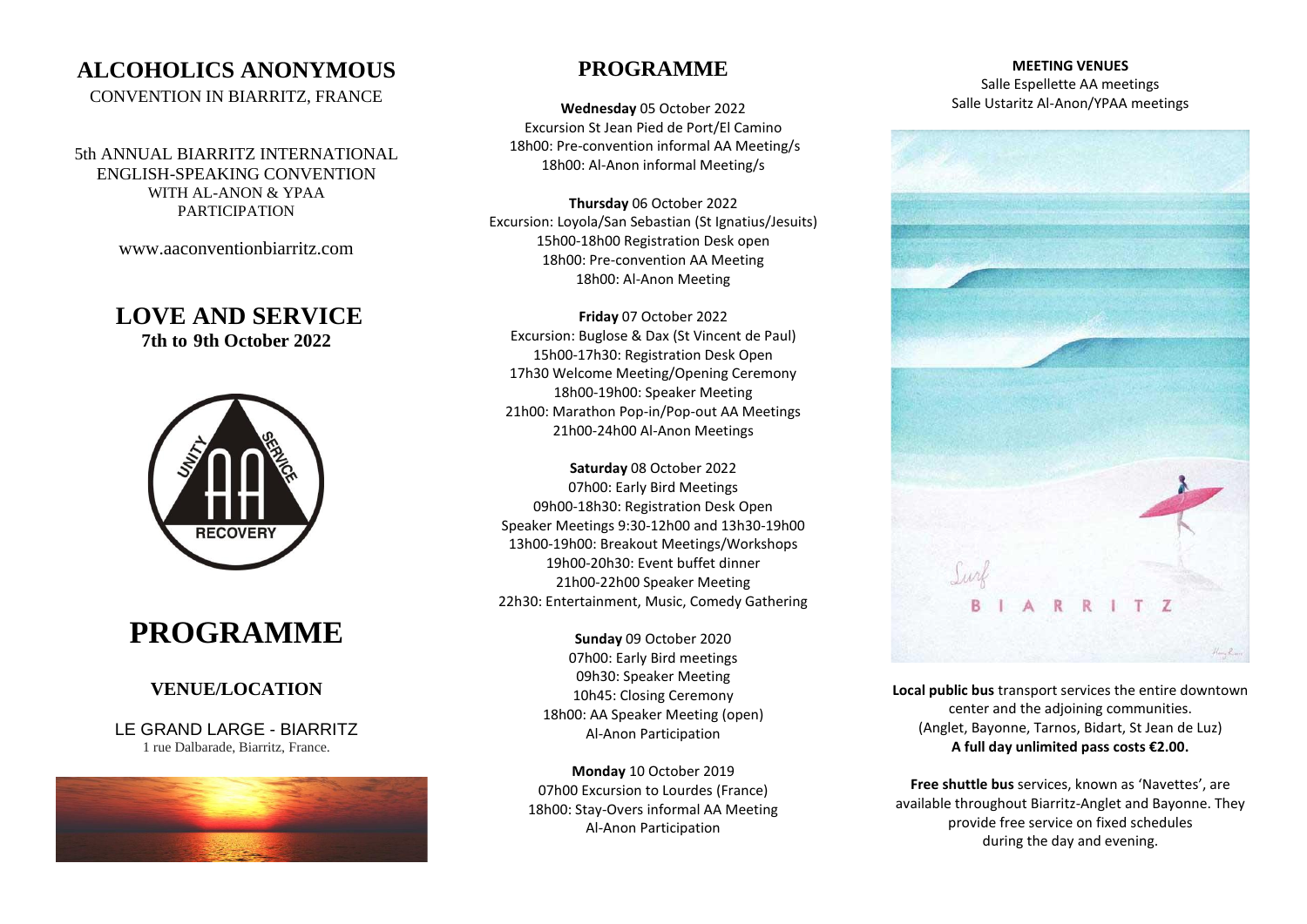# **VENUE / REGISTRATION**

## RESIDENCE LE GRAND LARGE BIARRITZ

1 rue Dalbarade, Biarritz, France., Tel: +33 (0)5 59 41 41 00

Book your accommodation directly with Le Grand Large, quote code AAMEET (for discounted prices)

> **RESERVATIONS** Tel**:** +33 (0)4 91 00 77 788 Email: [aa2022@vacancesbleues.fr](mailto:aa2021@vacancesbleues.fr?subject=AA%20CONVENTION%202020%20-%20KEEP%20IT%20SIMPLE%20-%20ENQUIRY-CODE%20AA2020)

**Alternative** accommodation is available at nearby hotels, self-catering facilities and surf camps, at prices current at the time. Accommodation pricing and booking info is available on the event website

Accommodation is payable directly to the hotel/accommodation you select, Excursion & accommodation packages apply uniquely to the venue hotel. Registration fee is separate.

#### **REGISTRATION**

Pre-registration: €39.50 is recommended Registration: €42.00 in cash at event Event-banquet: pre-/booking is essential (pre-registration/booking is available online) [www.aaconventionbiarritz.com](http://www.aaconventionbiarritz.com/)

#### **CONTACTS**

Alex S. + 44 7725128798 (English) Bruce B. +33 780 025 838 (English/French)



### **USEFUL INFORMATION**

**Public transport** services are available from Biarritz BAB and adjacent airports.

Visitors not staying at the convention venue hotel will be within easy walking distance or a short ride on public transport, from their accommodations.

#### **Contact Telephone Numbers**

Bus/Chronoplus Tel: 0559242653 Navettes/Chronoplus Tel: 0559242653 Biarritz Tourism Office Tel: 0559223700 Le Grand Large/(Convention) 0559414100

#### **Local meetings**

**English**: Tuesdays at 16h00. Maison Pour Tous 6, rue Albert-le-Barillier, 64600 Anglet-Biarritz Call Bruce 0559230194 **French**: Fridays at 19h00. Centre social Maria Pia, 5 rue Paul Lazari. 64200 Biarritz Call Info 0559411955 **Spanish**: Everyday San Sebastian/(Donostia) Mondays; Irun, Oiartzun, & Zarautz. Tuesdays; Irun & Zumaia. Thursdays; Irun & Zarautz. Saturdays; Irun and Zumaia. Call Conor 34 687 449 277

#### **- LIMITED CAPACITY -**

Seating capacity in the Meeting Rooms is limited. (Fire regulations) Admittance is on a 'First Come-First Serve' basis. Doors open half hour before meetings Arrive early to be guaranteed a seat

## **BIARRITZ**

Biarritz is the only surf town in the world with a royal history. In 1854, Empress Eugénie and her husband, Emperor Napoleon III, visited the area.

They bought land and built a palace on the beach, which made Biarritz one of the hottest resort towns in Europe.

Empress Eugenie invited foreign royalty to stay with their entourages and courtiers; Queen Victoria of Britain, came regularly over a period of 30 years, as well as sundry Spanish, Swedish, Dutch, German, & Russian nobility.

Edward V11, a big fan of France, managed Great Britain & the British Empire from Biarritz during his annual visits to the region.

Prince William and Kate visited Biarritz in 2016 with their two young children and stayed at the Palace.

The Russians built their own magnificent Orthodox Church next to the Palace. In 2019 the G7 Summit took place in Biarritz

Film screenwriter Peter Viertel introduced the surfing to Biarritz in 1956, when he came to shoot location shots for The Sun Also Rises.

Biarritz is considered the birthplace of European surfing, it is a combination of French high culture and SoCal surf culture, putting a decidedly surfy spin on the notion of joie de vivre. Biarritz remains at the heart of the Eurosurfing scene, attracting surfers from the world.